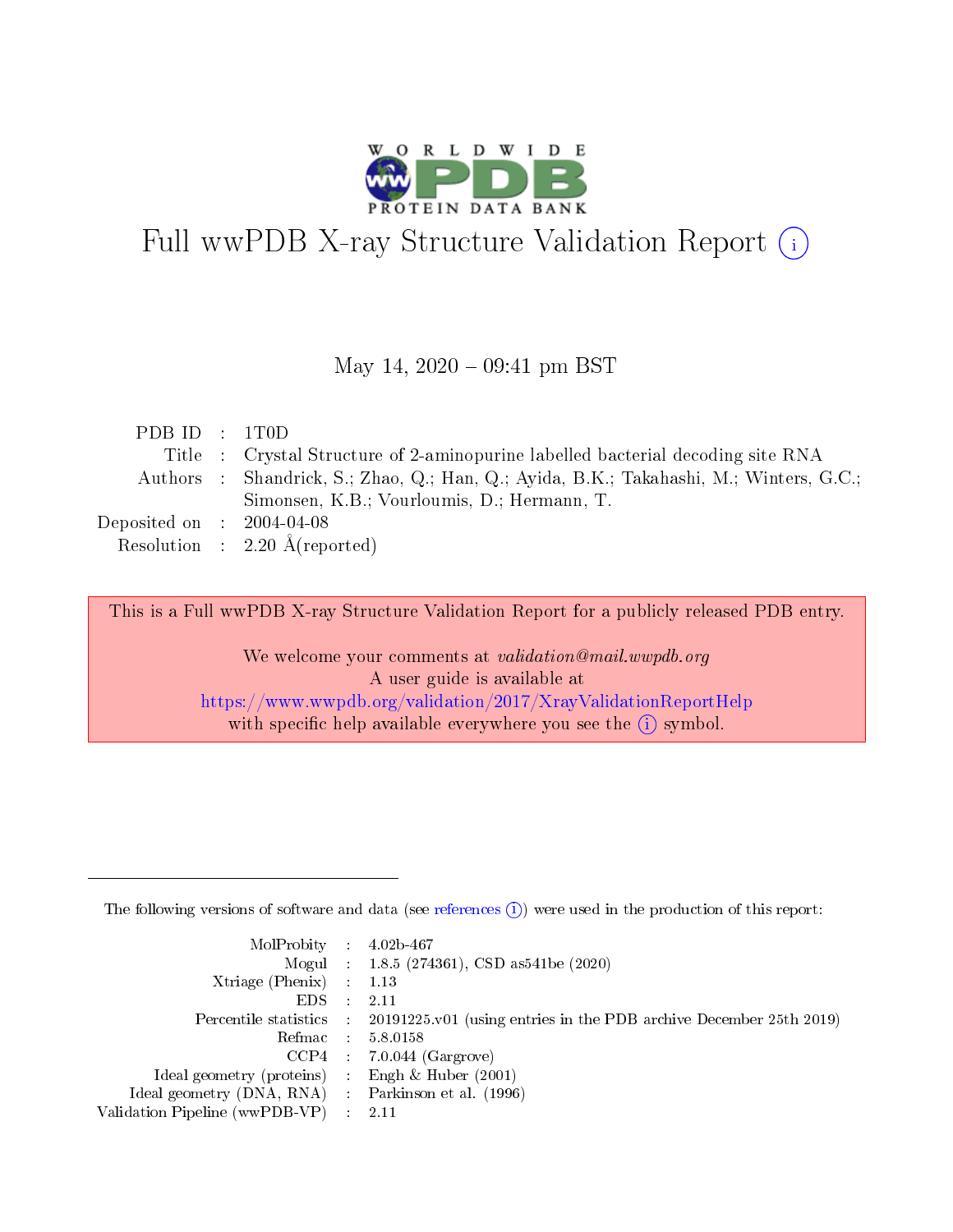# 1 [O](https://www.wwpdb.org/validation/2017/XrayValidationReportHelp#overall_quality)verall quality at a glance  $(i)$

The following experimental techniques were used to determine the structure: X-RAY DIFFRACTION

The reported resolution of this entry is 2.20 Å.

Percentile scores (ranging between 0-100) for global validation metrics of the entry are shown in the following graphic. The table shows the number of entries on which the scores are based.



Percentile relative to X-ray structures of similar resolution

| Metric        | Whole archive        | Similar resolution                                                |  |  |  |
|---------------|----------------------|-------------------------------------------------------------------|--|--|--|
|               | $(\#\text{Entries})$ | $(\# \text{Entries}, \text{ resolution } \text{range}(\text{A}))$ |  |  |  |
| $R_{free}$    | 130704               | $4898(2.20-2.20)$                                                 |  |  |  |
| Clashscore    | 141614               | $5594(2.20-2.20)$                                                 |  |  |  |
| RSRZ outliers | 127900               | $4800(2.20-2.20)$                                                 |  |  |  |
| RNA backbone  | 3102                 | $1032(2.60-1.80)$                                                 |  |  |  |

The table below summarises the geometric issues observed across the polymeric chains and their fit to the electron density. The red, orange, yellow and green segments on the lower bar indicate the fraction of residues that contain outliers for  $\geq=3$ , 2, 1 and 0 types of geometric quality criteria respectively. A grey segment represents the fraction of residues that are not modelled. The numeric value for each fraction is indicated below the corresponding segment, with a dot representing fractions  $\epsilon = 5\%$  The upper red bar (where present) indicates the fraction of residues that have poor fit to the electron density. The numeric value is given above the bar.

| $\mathrm{Mol}$ |   | $\overline{\text{Chain}}$   Length | Quality of chain |     |  |  |  |
|----------------|---|------------------------------------|------------------|-----|--|--|--|
|                | А | 17                                 | 76%              | 24% |  |  |  |
|                | ⌒ | 17                                 | 82%              | 18% |  |  |  |
| ച              | В | 16                                 | 69%              | 31% |  |  |  |
| റ              |   | 16                                 | 75%              | 25% |  |  |  |

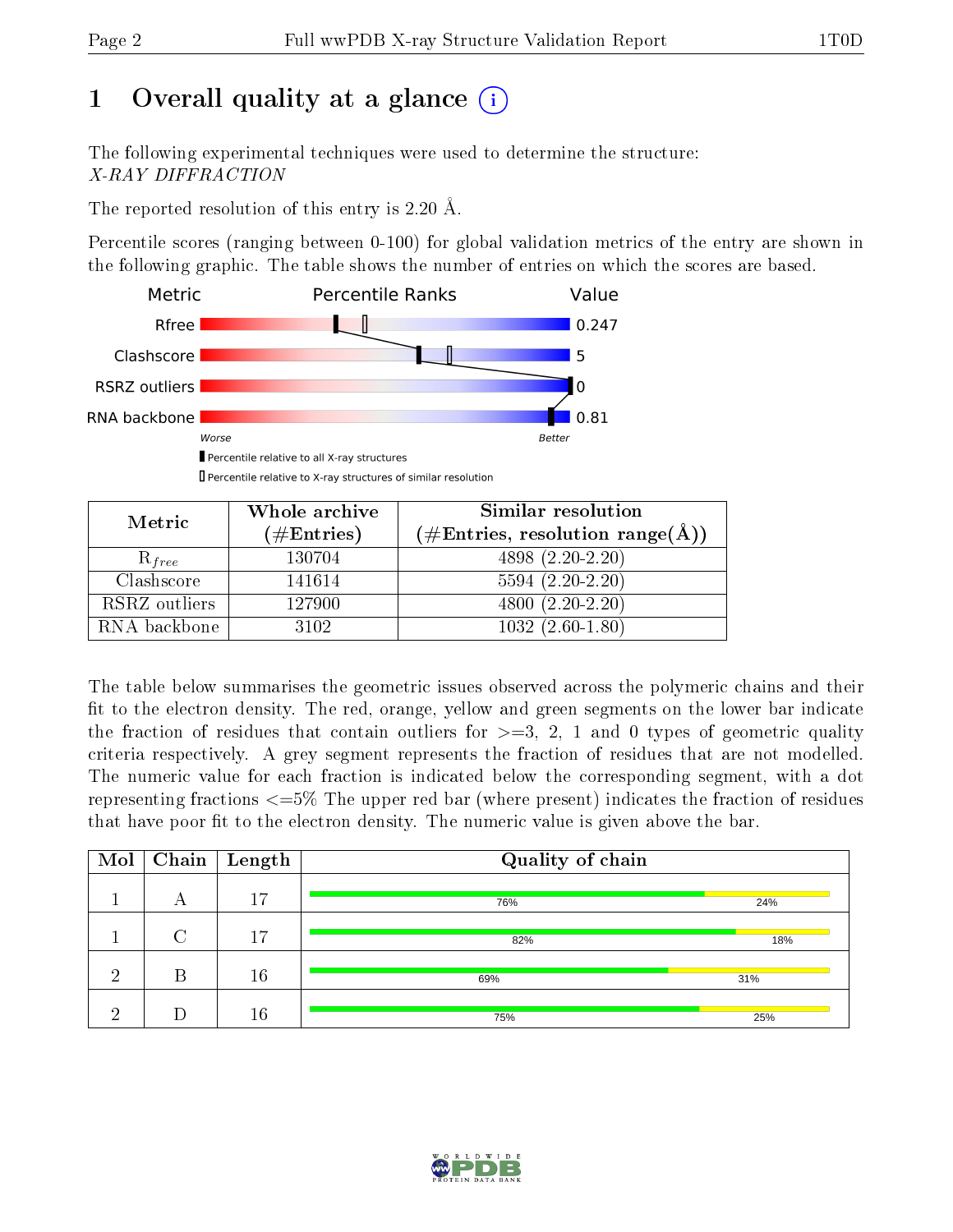# 2 Entry composition  $(i)$

There are 3 unique types of molecules in this entry. The entry contains 1613 atoms, of which 0 are hydrogens and 0 are deuteriums.

In the tables below, the ZeroOcc column contains the number of atoms modelled with zero occupancy, the AltConf column contains the number of residues with at least one atom in alternate conformation and the Trace column contains the number of residues modelled with at most 2 atoms.

 Molecule 1 is a RNA chain called 5'-R(\*GP\*GP\*UP\*GP\*GP\*UP\*GP\*(MTU)P\*AP\*GP\*  $UP*CP*GP*CP*UP*GP*GP*G$ -3'.

| Mol |  | $\mid$ Chain $\mid$ Residues | Atoms     |           |        | $\text{ZeroOcc} \mid \text{AltConf} \mid \text{Trace}$ |          |  |  |  |
|-----|--|------------------------------|-----------|-----------|--------|--------------------------------------------------------|----------|--|--|--|
|     |  | 17                           | Total C N |           |        | $\Omega$                                               |          |  |  |  |
|     |  |                              | 368       |           |        | 164 69 119                                             | -16      |  |  |  |
|     |  |                              | 17        | Total C N |        |                                                        | $\Omega$ |  |  |  |
|     |  | 368                          | 164 -     |           | 69 119 | 16                                                     |          |  |  |  |

 Molecule 2 is a RNA chain called 5'-R(\*CP\*AP\*GP\*CP\*GP\*UP\*CP\*AP\*CP\*AP\*CP\*CP  $*AP*CP*CP*C$ .3'.

| Mol |  | Chain   Residues | Atoms       |  |            | $\text{ZeroOcc}$   AltConf   Trace |  |  |  |
|-----|--|------------------|-------------|--|------------|------------------------------------|--|--|--|
|     |  | 16               | Total C N   |  |            |                                    |  |  |  |
|     |  | 331              |             |  | 150 59 107 | -15                                |  |  |  |
|     |  | 16               | Total C N O |  |            |                                    |  |  |  |
|     |  | 331              | 150         |  | 59 107     | -15                                |  |  |  |

• Molecule 3 is water.

| Mol | Chain | Residues | Atoms                                 | ZeroOcc   AltConf |
|-----|-------|----------|---------------------------------------|-------------------|
| 3   |       | 59       | Total<br>$\Omega$<br>59<br>59         |                   |
| 3   |       | 46       | Total<br>∩<br>46<br>46                |                   |
| 3   | C     | 56       | Total<br>∩<br>56<br>56                |                   |
| 3   |       | 54       | Total<br>$\left( \right)$<br>54<br>54 |                   |

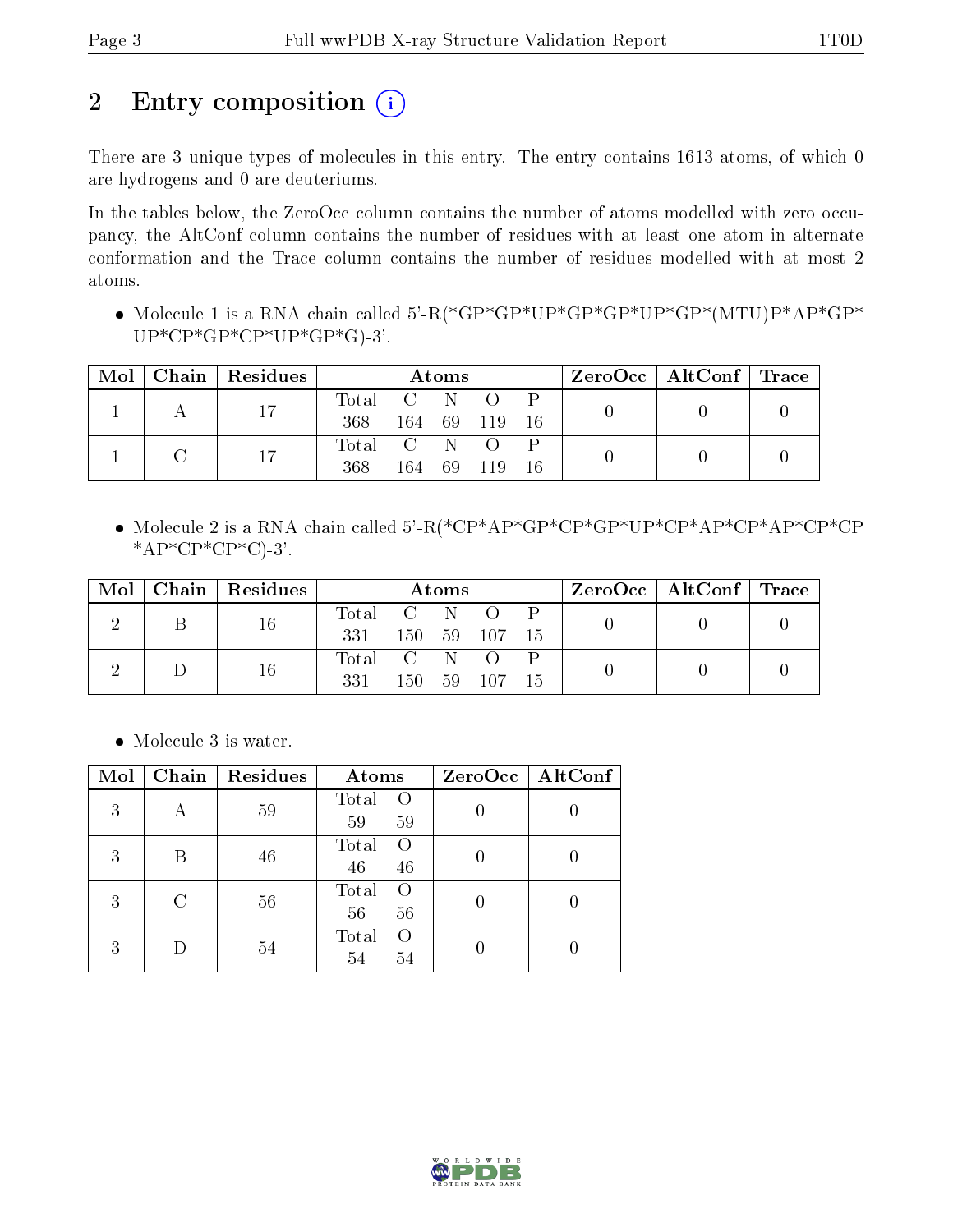# 3 Residue-property plots  $(i)$

These plots are drawn for all protein, RNA and DNA chains in the entry. The first graphic for a chain summarises the proportions of the various outlier classes displayed in the second graphic. The second graphic shows the sequence view annotated by issues in geometry and electron density. Residues are color-coded according to the number of geometric quality criteria for which they contain at least one outlier: green  $= 0$ , yellow  $= 1$ , orange  $= 2$  and red  $= 3$  or more. A red dot above a residue indicates a poor fit to the electron density (RSRZ  $> 2$ ). Stretches of 2 or more consecutive residues without any outlier are shown as a green connector. Residues present in the sample, but not in the model, are shown in grey.

• Molecule 1: 5'-R(\*GP\*GP\*UP\*GP\*GP\*UP\*GP\*(MTU)P\*AP\*GP\*UP\*CP\*GP\*CP\*UP\*GP\*  $G$ -3'

| Chain A: | 76% | 24%                                                                         |
|----------|-----|-----------------------------------------------------------------------------|
|          |     |                                                                             |
| $G$ )-3' |     | $\bullet$ Molecule 1: 5'-R(*GP*GP*UP*GP*UP*GP*(MTU)P*AP*GP*UP*CP*GP*UP*GP*  |
| Chain C: | 82% | 18%                                                                         |
|          |     |                                                                             |
|          |     | • Molecule 2: 5'-R(*CP*AP*GP*CP*GP*UP*CP*AP*CP*AP*CP*CP*AP*CP*CP*C)-3'      |
| Chain B: | 69% | 31%                                                                         |
|          |     |                                                                             |
|          |     | $\bullet$ Molecule 2: 5'-R(*CP*AP*GP*CP*GP*UP*CP*AP*CP*AP*CP*AP*CP*CP*C)-3' |
| Chain D: | 75% | 25%                                                                         |
|          |     |                                                                             |

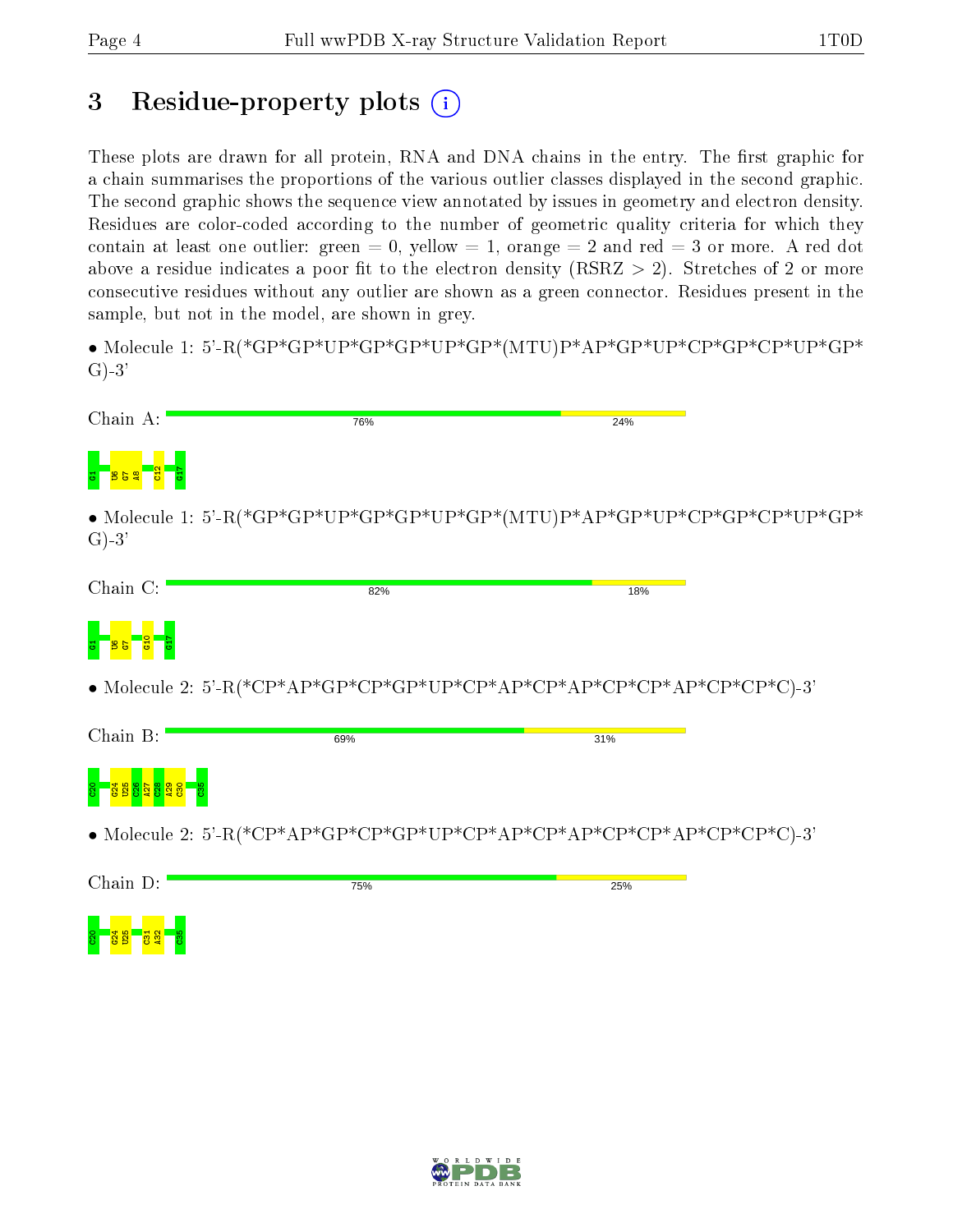# 4 Data and refinement statistics  $(i)$

| Property                                                             | Value                                           | Source     |
|----------------------------------------------------------------------|-------------------------------------------------|------------|
| Space group                                                          | P 1 21 1                                        | Depositor  |
| Cell constants                                                       | $87.3\overline{2A}$<br>$31.64\AA$<br>32.79Å     |            |
| a, b, c, $\alpha$ , $\beta$ , $\gamma$                               | $90.00^\circ$<br>$93.27^\circ$<br>$90.00^\circ$ | Depositor  |
| Resolution $(A)$                                                     | 8.00<br>$-2.20$                                 | Depositor  |
|                                                                      | 29.70<br>$-2.20$                                | <b>EDS</b> |
| % Data completeness                                                  | $93.4(8.00-2.20)$                               | Depositor  |
| (in resolution range)                                                | $94.1(29.70-2.20)$                              | <b>EDS</b> |
| $R_{merge}$                                                          | 0.09                                            | Depositor  |
| $\mathrm{R}_{sym}$                                                   | (Not available)                                 | Depositor  |
| $\sqrt{I/\sigma}(I) > 1$                                             | 2.76 (at $2.20\text{\AA})$                      | Xtriage    |
| Refinement program                                                   | <b>CNS</b>                                      | Depositor  |
|                                                                      | 0.205<br>0.266<br>$\mathcal{L}$                 | Depositor  |
| $R, R_{free}$                                                        | 0.192<br>0.247                                  | DCC        |
| $R_{free}$ test set                                                  | 942 reflections $(10.60\%)$                     | wwPDB-VP   |
| Wilson B-factor $(A^2)$                                              | 26.4                                            | Xtriage    |
| Anisotropy                                                           | 0.382                                           | Xtriage    |
| Bulk solvent $k_{sol}(e/\mathring{A}^3)$ , $B_{sol}(\mathring{A}^2)$ | $0.27$ , 46.3                                   | <b>EDS</b> |
| $\overline{L-test for }$ twinning <sup>2</sup>                       | $< L >$ = 0.51, $< L2 >$ = 0.34                 | Xtriage    |
| Estimated twinning fraction                                          | $0.095$ for $1, -k, h$                          | Xtriage    |
| $F_o, F_c$ correlation                                               | 0.95                                            | <b>EDS</b> |
| Total number of atoms                                                | 1613                                            | wwPDB-VP   |
| Average B, all atoms $(A^2)$                                         | $24.0\,$                                        | wwPDB-VP   |

Xtriage's analysis on translational NCS is as follows: The analyses of the Patterson function reveals a significant off-origin peak that is 21.61 % of the origin peak, indicating pseudo-translational symmetry. The chance of finding a peak of this or larger height randomly in a structure without pseudo-translational symmetry is equal to 6.7694e-03. The detected translational NCS is most likely also responsible for the elevated intensity ratio.

<sup>&</sup>lt;sup>2</sup>Theoretical values of  $\langle |L| \rangle$ ,  $\langle L^2 \rangle$  for acentric reflections are 0.5, 0.333 respectively for untwinned datasets, and 0.375, 0.2 for perfectly twinned datasets.



<span id="page-4-1"></span><span id="page-4-0"></span><sup>1</sup> Intensities estimated from amplitudes.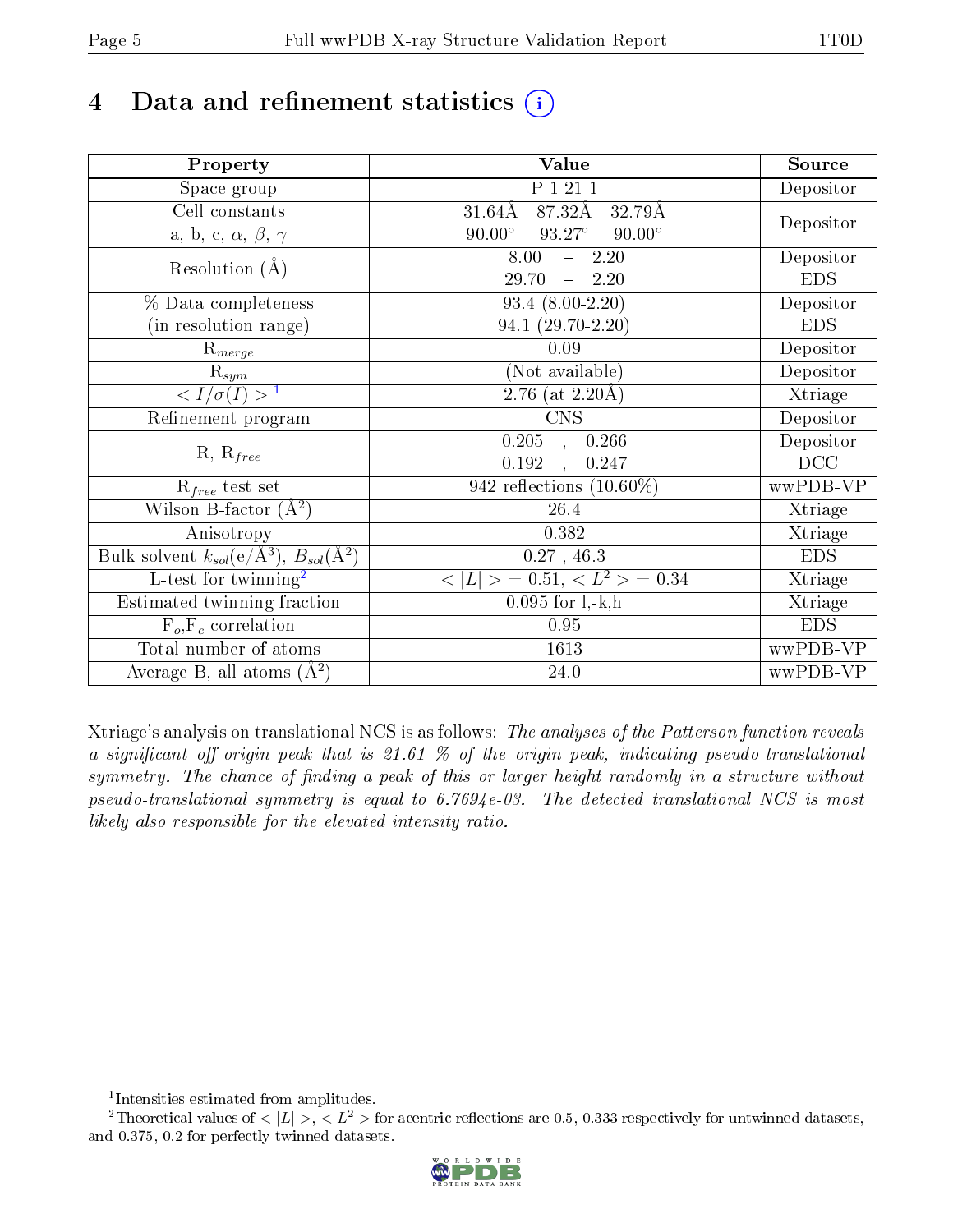# 5 Model quality  $(i)$

### 5.1 Standard geometry  $(i)$

Bond lengths and bond angles in the following residue types are not validated in this section: MTU

The Z score for a bond length (or angle) is the number of standard deviations the observed value is removed from the expected value. A bond length (or angle) with  $|Z| > 5$  is considered an outlier worth inspection. RMSZ is the root-mean-square of all Z scores of the bond lengths (or angles).

|                             |        |             | <b>Bond lengths</b> | Bond angles |           |  |
|-----------------------------|--------|-------------|---------------------|-------------|-----------|--|
| Chain<br>Mol                |        | <b>RMSZ</b> | $\# Z  > 5$         | <b>RMSZ</b> | # $ Z >5$ |  |
| 1                           |        | 0.46        | 0/386               | 0.72        | 0/600     |  |
| $\mathbf{1}$                | $\cap$ | 0.41        | 0/386               | 0.67        | 0/600     |  |
| $\overline{2}$              | В      | 0.38        | 0/368               | 0.68        | 0/570     |  |
| $\mathcal{D}_{\mathcal{L}}$ | Ð      | 0.43        | 0/368               | 0.67        | 0/570     |  |
| All                         | Αll    | 0.42        | 1508                | 0.68        | /2340     |  |

There are no bond length outliers.

There are no bond angle outliers.

There are no chirality outliers.

There are no planarity outliers.

### $5.2$  Too-close contacts  $\overline{1}$

In the following table, the Non-H and H(model) columns list the number of non-hydrogen atoms and hydrogen atoms in the chain respectively. The H(added) column lists the number of hydrogen atoms added and optimized by MolProbity. The Clashes column lists the number of clashes within the asymmetric unit, whereas Symm-Clashes lists symmetry related clashes.

| Mol |    |      | $\boxed{\text{Chain}}$ Non-H   H(model) | H(added) | $Clashes$   Symm-Clashes |
|-----|----|------|-----------------------------------------|----------|--------------------------|
|     |    | 368  |                                         | 185      |                          |
|     | C  | 368  |                                         | 185      |                          |
| ٠,  | В  | 331  |                                         | 177      |                          |
| ച   | I) | 331  |                                         | 177      |                          |
|     | 宀  | 59   |                                         |          |                          |
|     | В  | 46   |                                         |          |                          |
| ົ   | C  | 56   |                                         |          |                          |
| ົ   | I) | 54   |                                         |          |                          |
|     |    | 1613 |                                         | 724      |                          |

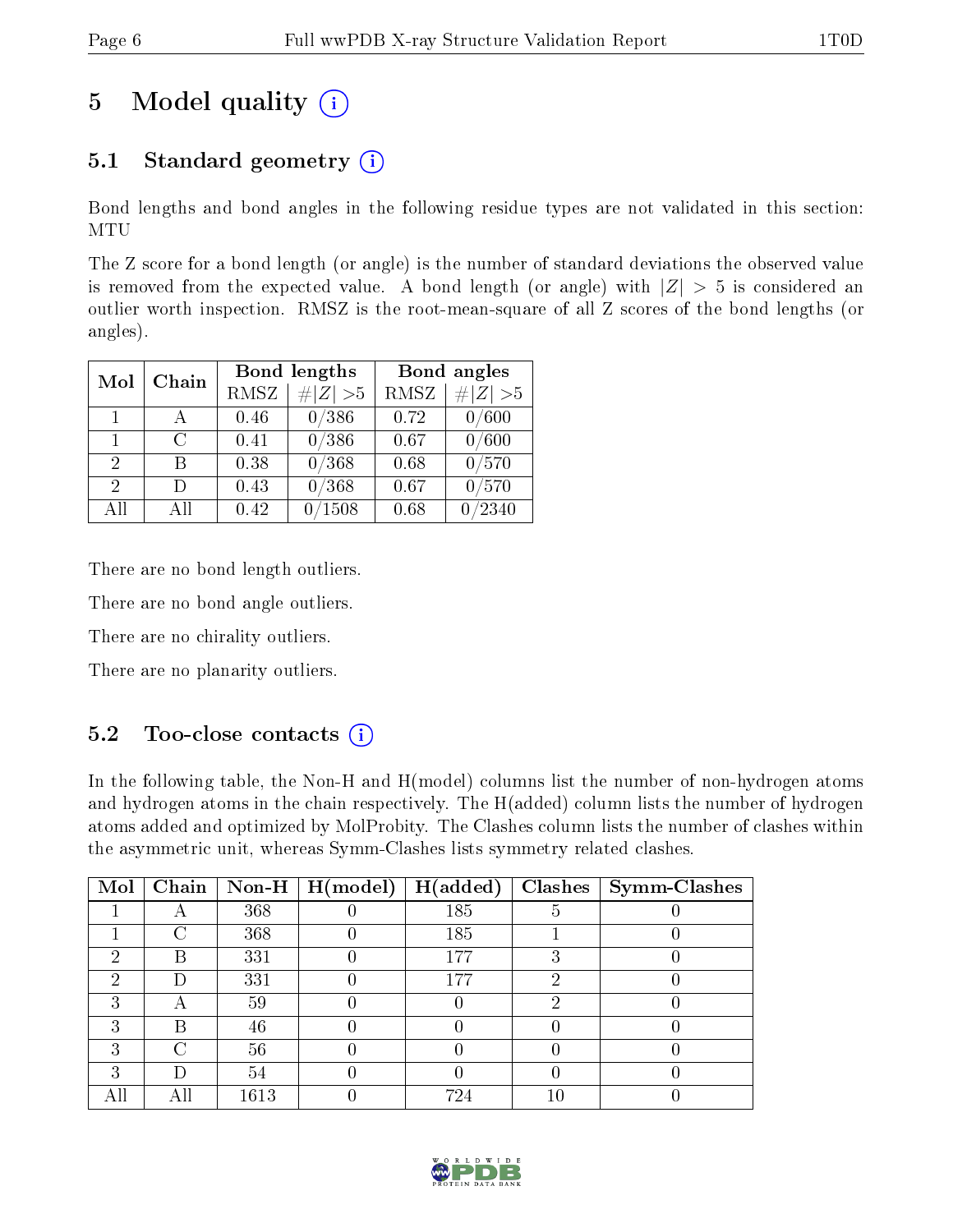The all-atom clashscore is defined as the number of clashes found per 1000 atoms (including hydrogen atoms). The all-atom clashscore for this structure is 5.

All (10) close contacts within the same asymmetric unit are listed below, sorted by their clash magnitude.

| Atom-1                    | Atom-2          | Interatomic<br>distance $(A)$ | Clash<br>overlap $(A)$ |
|---------------------------|-----------------|-------------------------------|------------------------|
| 1: A:8: MTU: N1           | 2:B:27:A:N1     | 2.63                          | 0.47                   |
| 2: B: 24: G: O2'          | 2: B:25:U:H5'   | 2.15                          | 0.46                   |
| $1:A:12:C:\overline{H3'}$ | 3:A:18:HOH:O    | 2.15                          | 0.45                   |
| 1: A:6: U:O2'             | 1:A:7:G:H5'     | 2.16                          | 0.45                   |
| 2:B:29:A:H2'              | 2: B:30: C: C6  | 2.51                          | 0.45                   |
| 2: D: 24: G: O2'          | 2: D: 25: U:H5' | 2.18                          | 0.43                   |
| 2:D:31:C:H2'              | 2: D: 32: A: C8 | 2.53                          | 0.43                   |
| 1:A:7:G:O2'               | 1: A:8: MTU:H5' | 2.20                          | 0.42                   |
| 1:A:12:C:H2'              | 3:A:18:HOH:O    | 2.20                          | 0.42                   |
| 1: C:6: U:H2'             | 1:C:7:G:O4'     | 2.20                          | 0.42                   |

There are no symmetry-related clashes.

#### 5.3 Torsion angles (i)

#### 5.3.1 Protein backbone (i)

There are no protein molecules in this entry.

#### 5.3.2 Protein sidechains  $(i)$

There are no protein molecules in this entry.

#### 5.3.3 RNA [O](https://www.wwpdb.org/validation/2017/XrayValidationReportHelp#rna)i

| $Mol$   Chain | Analysed          | <b>Backbone Outliers   Pucker Outliers</b> |  |
|---------------|-------------------|--------------------------------------------|--|
| $-A$          | 15/17(88%)        |                                            |  |
| $\mathcal{C}$ | 15/17(88%)        | $1(6\%)$                                   |  |
|               | $15/16$ (93\%)    |                                            |  |
|               | $15/16$ (93\%)    |                                            |  |
| АH            | $(90\%)$<br>60/66 | $-1\%$ )                                   |  |

All (1) RNA backbone outliers are listed below:

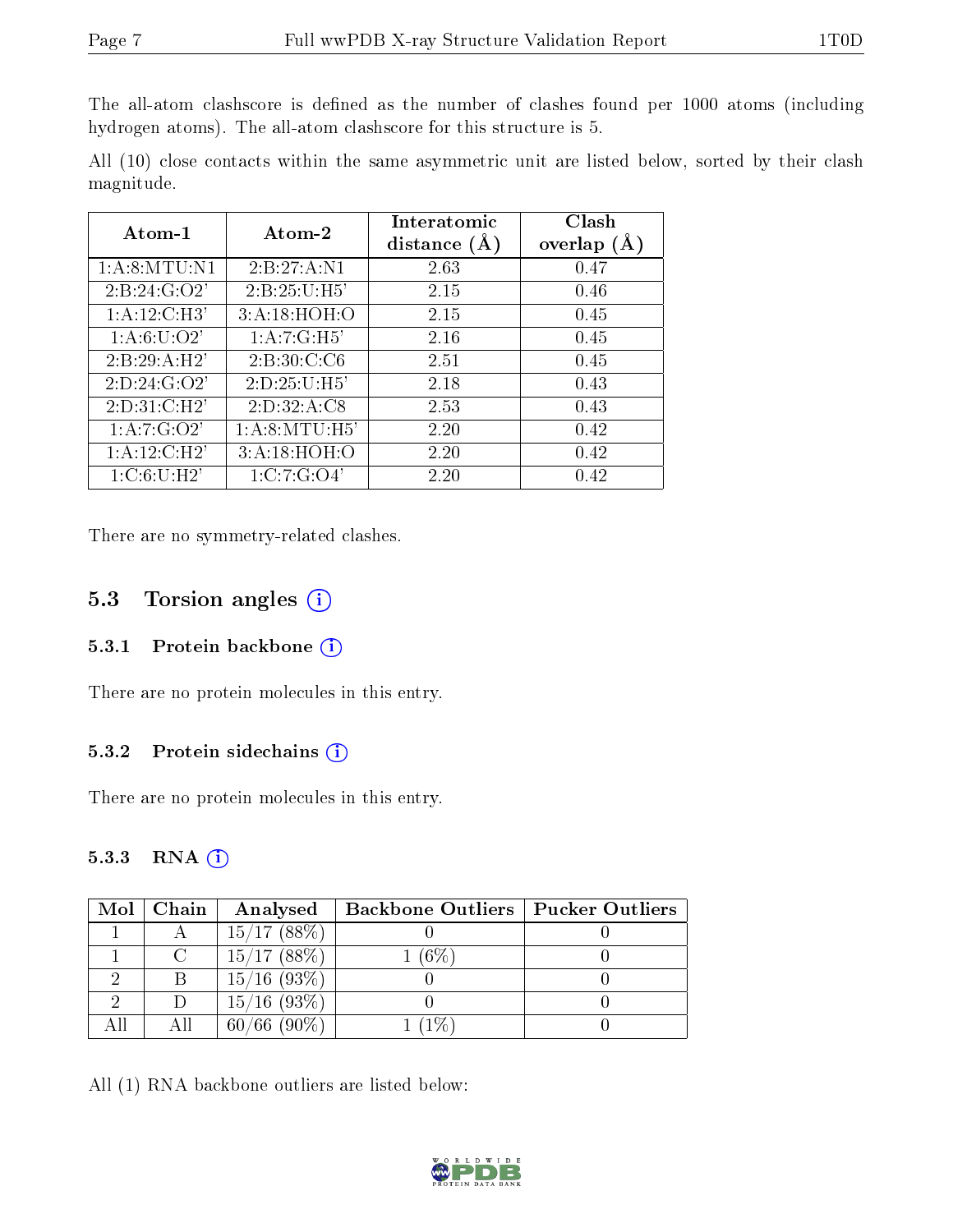| Chain | $\perp$ Res | vne |
|-------|-------------|-----|
|       |             |     |

There are no RNA pucker outliers to report.

### 5.4 Non-standard residues in protein, DNA, RNA chains (i)

2 non-standard protein/DNA/RNA residues are modelled in this entry.

In the following table, the Counts columns list the number of bonds (or angles) for which Mogul statistics could be retrieved, the number of bonds (or angles) that are observed in the model and the number of bonds (or angles) that are defined in the Chemical Component Dictionary. The Link column lists molecule types, if any, to which the group is linked. The Z score for a bond length (or angle) is the number of standard deviations the observed value is removed from the expected value. A bond length (or angle) with  $|Z| > 2$  is considered an outlier worth inspection. RMSZ is the root-mean-square of all Z scores of the bond lengths (or angles).

| Mol |      | Chain | Res | Link | Bond lengths |      |             |          | Bond angles |            |  |
|-----|------|-------|-----|------|--------------|------|-------------|----------|-------------|------------|--|
|     | Type |       |     |      | Counts       | RMSZ | $\# Z  > 2$ | Counts   | RMSZ        | $\ H\ Z\ $ |  |
|     | MTU  |       |     |      | 17,24,25     | 0.90 | 1(5%)       | 17,35,38 | 1.57        | 17%<br> 3  |  |
|     | MTU  |       |     |      | 17,24,25     | 0.95 | (5%)        | 17,35,38 | 2.07        | 4(23%)     |  |

In the following table, the Chirals column lists the number of chiral outliers, the number of chiral centers analysed, the number of these observed in the model and the number defined in the Chemical Component Dictionary. Similar counts are reported in the Torsion and Rings columns. '-' means no outliers of that kind were identified.

|      |  | Mol   Type   Chain   Res   Link   Chirals | <b>Torsions</b>                                    | Rings |
|------|--|-------------------------------------------|----------------------------------------------------|-------|
| MTU  |  |                                           | $0/3/25/26$   $0/3/3/3$                            |       |
| MTU. |  |                                           | $\left[\frac{2}{3}\right] \frac{25}{26}$   0/3/3/3 |       |

All (2) bond length outliers are listed below:

| Mol |  |      | $\Box$ Chain $\parallel$ Res $\parallel$ Type $\parallel$ Atoms |            | Observed $(A)$ | $\vert$ Ideal( $\AA$ ) |
|-----|--|------|-----------------------------------------------------------------|------------|----------------|------------------------|
|     |  |      | $MTU$   $C2-N2$                                                 | $1 - 2.17$ |                |                        |
|     |  | MTU. | $C2-N2$                                                         | $-212$     |                |                        |

All (7) bond angle outliers are listed below:

| Mol | Chain | Res | Type | Atoms                                |            | Observed $(°)$ | Ideal (°) |
|-----|-------|-----|------|--------------------------------------|------------|----------------|-----------|
|     |       |     | MTU  | $'$ N2-C2-N3.                        | $1 - 5.32$ | 109.13         | 117.79    |
|     |       |     | MTU  | $C2-N3-C4$                           | $-4.26$    | 110.49         | 115.36    |
|     |       |     | MTU  | $N2$ -C <sub>2</sub> -N <sub>1</sub> | 4 10       | 121.60         | 117 44    |

Continued on next page...

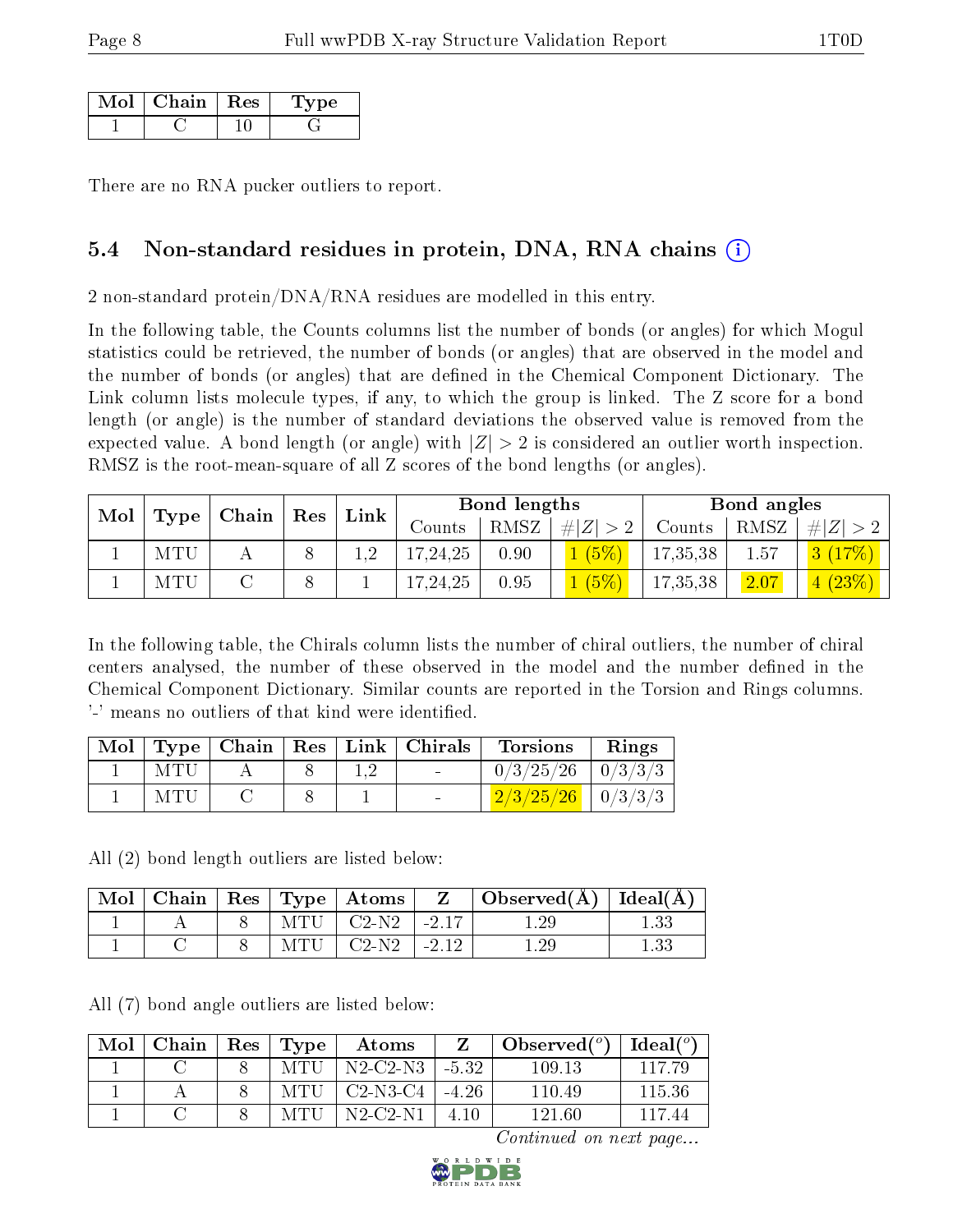| Mol | Chain | Res | Type | Atoms      |         | Observed $(°)$ | Ideal $(°)$ |
|-----|-------|-----|------|------------|---------|----------------|-------------|
|     |       |     | MTU  | $C2-N3-C4$ | $-3.94$ | 110.85         | 115.36      |
|     |       |     | MTU  | $N1-C2-N3$ | 2.94    | 129.26         | 125.70      |
|     |       |     | MTU  | $N1-C2-N3$ | 2.85    | 129.15         | 125.70      |
|     |       |     |      | $N2-C2-N1$ | $-2.77$ | 114.62         | 117 44      |

Continued from previous page...

There are no chirality outliers.

All (2) torsion outliers are listed below:

| $Mol$   Chain   Res   Type |      | <b>Atoms</b>                |
|----------------------------|------|-----------------------------|
|                            | MTU  | $C4'$ - $C5'$ - $O5'$ - $P$ |
|                            | MTU- | $C3'-C4'-C5'-O5'$           |

There are no ring outliers.

1 monomer is involved in 2 short contacts:

|  |      | Mol   Chain   Res   Type   Clashes   Symm-Clashes |
|--|------|---------------------------------------------------|
|  | M'EU |                                                   |

### 5.5 Carbohydrates (i)

There are no carbohydrates in this entry.

### 5.6 Ligand geometry  $(i)$

There are no ligands in this entry.

### 5.7 [O](https://www.wwpdb.org/validation/2017/XrayValidationReportHelp#nonstandard_residues_and_ligands)ther polymers  $(i)$

There are no such residues in this entry.

#### 5.8 Polymer linkage issues (i)

There are no chain breaks in this entry.

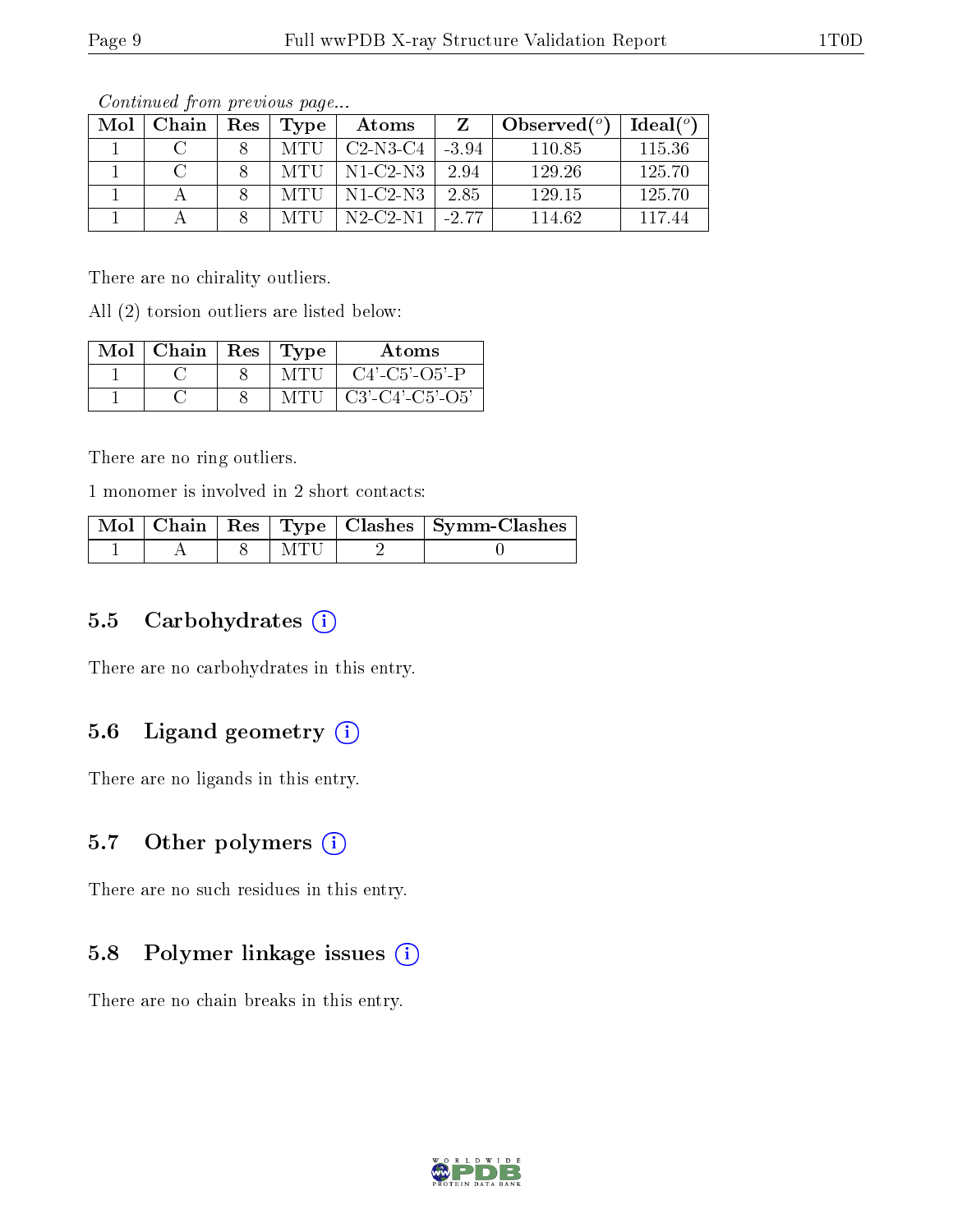## 6 Fit of model and data  $\circ$

## 6.1 Protein, DNA and RNA chains (i)

In the following table, the column labelled  $#RSRZ>2'$  contains the number (and percentage) of RSRZ outliers, followed by percent RSRZ outliers for the chain as percentile scores relative to all X-ray entries and entries of similar resolution. The OWAB column contains the minimum, median,  $95<sup>th</sup>$  percentile and maximum values of the occupancy-weighted average B-factor per residue. The column labelled  $Q < 0.9$  lists the number of (and percentage) of residues with an average occupancy less than 0.9.

| Mol            | Chain   | Analysed       | ${ <\hspace{-1.5pt}{\mathrm{RSRZ}} \hspace{-1.5pt}>}$ | $\rm \#RSRZ{>}2$ |           |     | $OWAB(A^2)$    | Q <sub>0.9</sub> |
|----------------|---------|----------------|-------------------------------------------------------|------------------|-----------|-----|----------------|------------------|
|                | А       | 16/17(94%)     | $-0.32$                                               |                  | $0$   100 | 100 | 16, 22, 30, 34 |                  |
|                | $\rm C$ | $16/17(94\%)$  | $-0.50$                                               |                  | 100       | 100 | 14, 25, 34, 34 |                  |
| $\overline{2}$ | B       | $16/16$ (100%) | $-0.58$                                               | $\overline{0}$   | 100       | 100 | 15, 22, 33, 36 | $\theta$         |
| 2              | D       | $16/16$ (100%) | $-0.61$                                               | $\vert 0 \vert$  | 100       | 100 | 16, 22, 31, 35 |                  |
| All            | All     | $64/66$ (96\%) | $-0.50$                                               |                  |           | 100 | 14, 23, 34, 36 |                  |

There are no RSRZ outliers to report.

### 6.2 Non-standard residues in protein, DNA, RNA chains  $(i)$

In the following table, the Atoms column lists the number of modelled atoms in the group and the number defined in the chemical component dictionary. The B-factors column lists the minimum, median,  $95<sup>th</sup>$  percentile and maximum values of B factors of atoms in the group. The column labelled  $Q< 0.9$  lists the number of atoms with occupancy less than 0.9.

| Mol |     |  |       |      |      | $\mid$ Type   Chain   Res   Atoms   RSCC   RSR   B-factors(A <sup>2</sup> )   Q<0.9 |  |
|-----|-----|--|-------|------|------|-------------------------------------------------------------------------------------|--|
|     | MTU |  | 22/23 | 0.79 | 0.19 | 34,37,41,43                                                                         |  |
|     | MTU |  | 22/23 | 0.81 | 0.33 | 30, 34, 48, 49                                                                      |  |

### 6.3 Carbohydrates  $(i)$

There are no carbohydrates in this entry.

#### 6.4 Ligands  $(i)$

There are no ligands in this entry.